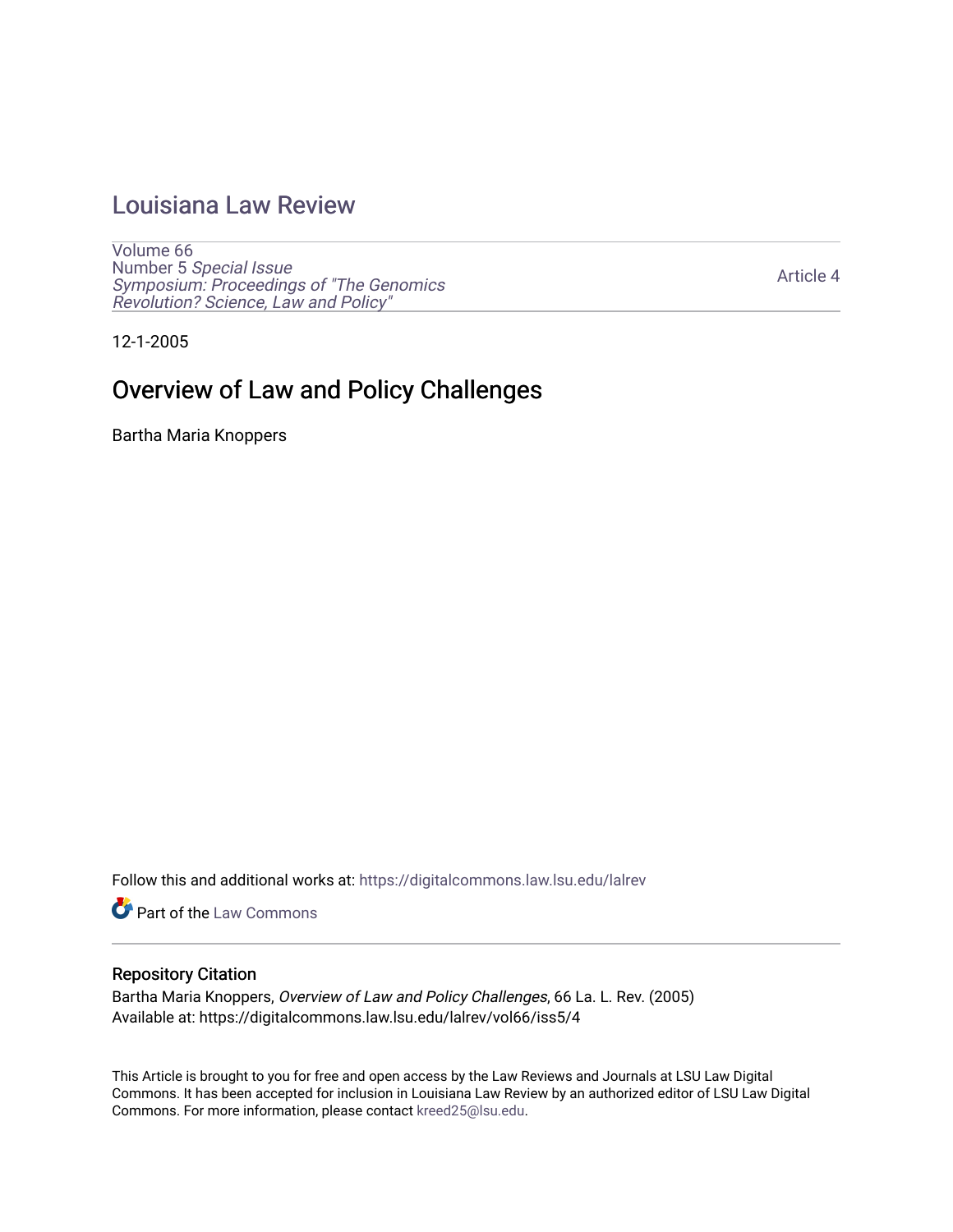## **Overview of Law and Policy Challenges**

### *BarthaMariaKnoppers\**

I will set the context for the next day and a half for the three particular topics that we will address. However, first I will take you through four phenomena that are affecting how population health, how pharmacogenomics and the Haplotype Map will be received, and how policies will or will not be crafted.

The four phenomena, drawn from experience over the last fifteen years, may be described as (1) reductionism, (2) overgeneralization, (3) exceptionalism, and (4) commercialization. These four phenomena affect how policy is made and how the public perceives genomic advances.

The most troubling of these phenomena is the first, the phenomenon of reductionism, which I refer to as "genes are us." This phenomenon has been driven by the perception that you are your genes, and you are fatally determined and predisposed by your genetic code. In the United States, this perception has led lawmakers to adopt genetics-specific laws—for example, to prohibit employer and insurer discrimination based upon genetic information. The premise for this legislation is that additional statutory protection is necessary because genetic information is different from other medical information—i.e., genetic information will not be understood, and you will be perceived by employers and insurers as already ill based upon your genes.

Reductionism is not particular to the U.S., where there is no universal health care system. European countries also have been adopting this "genes are us" reductionist or determinist approach, because they see life insurance as a social good.<sup>1</sup> Life insurance is

Copyright 2005, by LOUISIANA LAW REVIEW.

J.D., Ph.D., Canada Research Chair in Law & Medicine, Professor of Law and Senior Researcher, Centre for Public Law Research, University of Montreal. This work is based upon a live presentation made on February 4, 2004, and does not necessarily reflect events and changes thereafter.

<sup>1.</sup> Trudo Lemmens et al., Génétique et Assurance Vie: Analyse *Comparative,*GenEdit, March 2004, *availableat* <http://www.humgen.umontreal> .ca/int/GE/fr/2004-2Fr.pdf.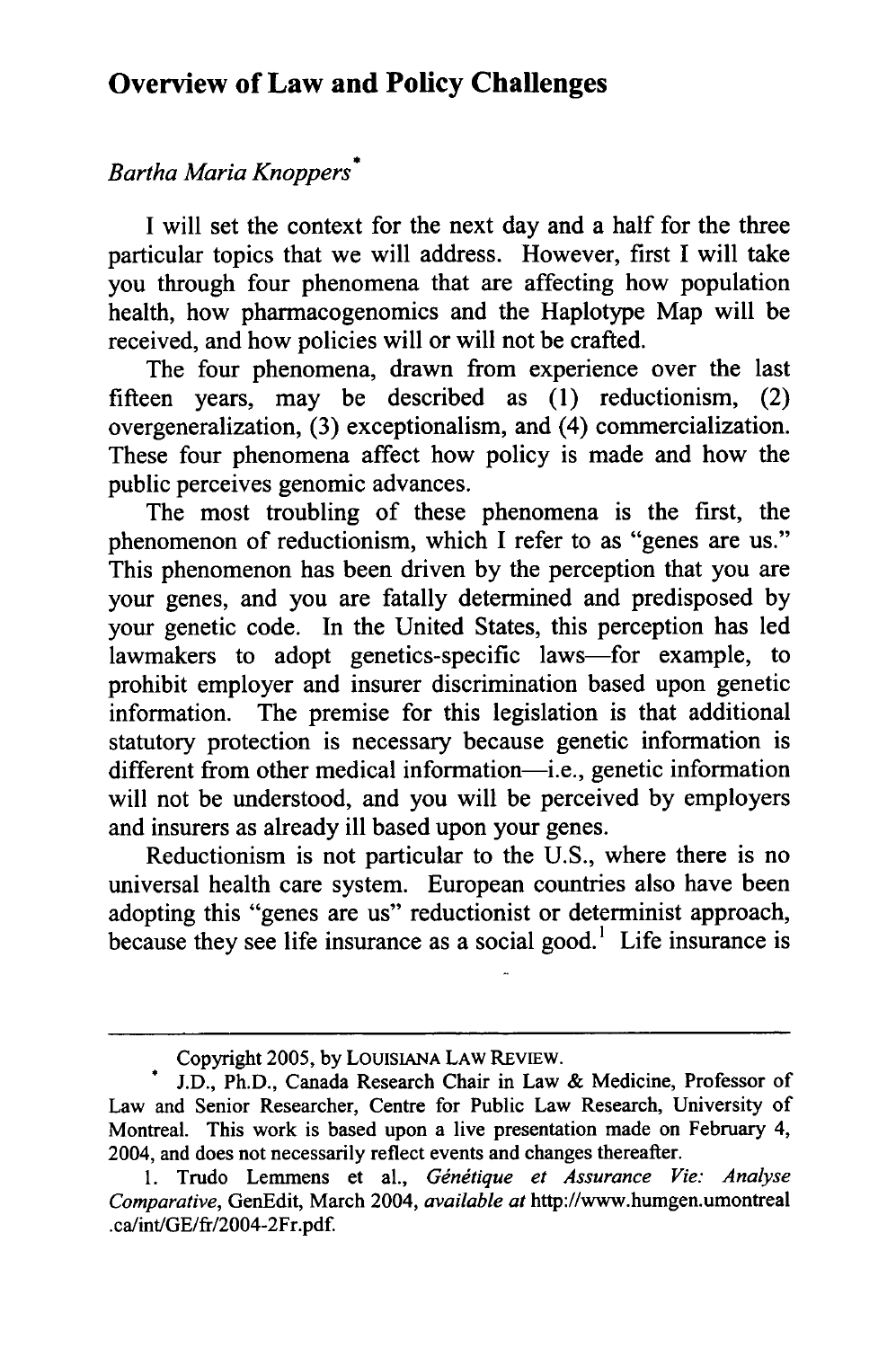a requisite to buy a car, have a mortgage, or take out a loan.<sup>2</sup> Many Europeans are concerned that, should insurers get hold of genetic information, they probably will misinterpret it and use it against the candidate by driving up fees or put life insurance totally<br>out of citizens' hands. The resulting legislative approach The resulting legislative approach undermines the potential of genetics, and actually serves to exacerbate possible discrimination rather than normalizing genetic information as medical information that may be highly sensitive.

The second phenomenon is overgeneralization, and this is what I call the "spill-over effect"-the view that nature is immutable, nature is static, and genes should not be touched. And so, coming from a totally different field, nothing to do with genetic diseases, are genetically modified organisms, or GMOs. Now, this country in particular has been spared some of the ravages of the movement against GMOs that is playing itself out in Europe, but we are beginning to see the effects in Canada with calls for labelling on anything that has been genetically modified.<sup>3</sup> Well, I would predict that, if you are really going to be honest in this labelling, you are going to find it extremely difficult if not impossible to implement. In Europe, where they have adopted this approach, they have not been able to put the labelling into effect yet. The Europeans are discovering that virtually everything, somewhere along the line, has been genetically modified. Nevertheless, this view of nature as static, as immutable, and the idea that companies, such as Monsanto, are harming the environment, harming genes, harming people, has further diminished public trust in the future of genetics.

The third phenomenon, exceptionalism, is my favorite because this is how I get through customs. When people ask me, "What do you do? Why are you going down to the United States?" if I say,

<sup>2.</sup> Bartha Maria Knoppers et al., *A Comparative International Overview*, *in* Genetics and Life Insurance, Medical Underwriting and Social Policy (Mark A. Rothstein ed., 2004).

*<sup>3.</sup> See, e.g.,* Canadian General Standards Board, Voluntary Labeling and Advertising of Foods That Are and Are Not Products of Genetic Engineering, [http://www.pwgsc.gc.ca/cgsb/032\\_025/standard-e.html;](http://www.pwgsc.gc.ca/cgsb/032_025/standard-e.html) Canadian Food Inpection Agency, <http://www.inspection.gc.ca/english/corpaffr/newcom/2004>/ 20040415e.shtml; The Campaign to Label Genetically Engineered Foods, <http://www.thecampaign.org/canada/index.php>.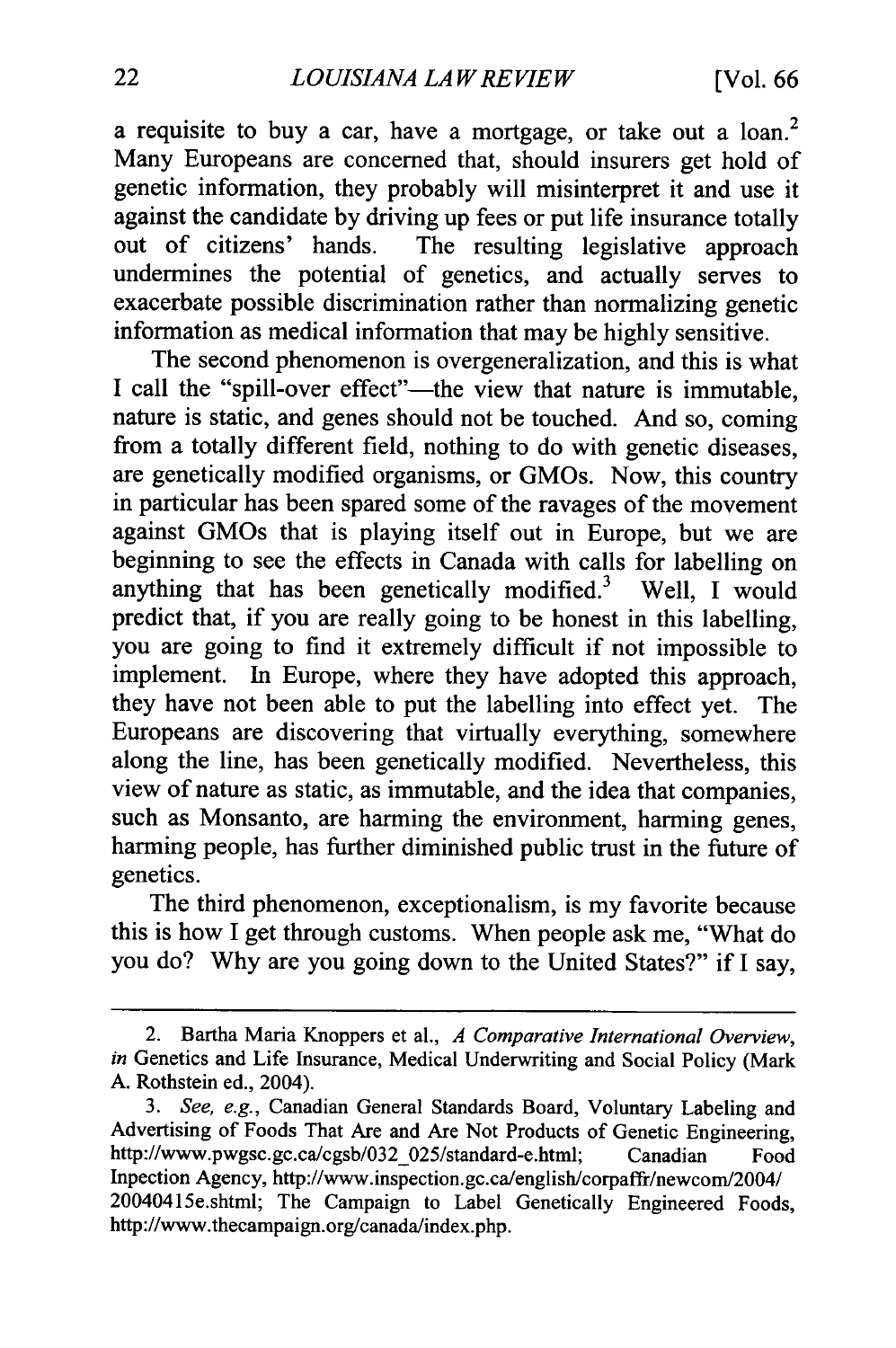"Biotechnology and ethics," their eyes sort of get bigger and they say, "Well, what is that?" So now I just say, "Well, you know, Dolly  $\dots$   $\cdot$ <sup>4</sup> Everyone knows Dolly. Dolly, the icon, not only gets me through customs, but also has served, if you like, as a target for cloning technology and has helped to inspire an international movement to promote a ban on, and adopt an international convention against, human reproductive cloning.<sup>5</sup>

Now, this is one of the areas where we do find, in spite of different norms, ethics, cultures, and worldviews around the globe, quite a lot of consensus. But the inability to adopt a United Nation's convention over the last three years is attributable to usurpation of Dolly in the political domain. Dolly has been used in political rhetoric to say that, in addition to banning human reproductive cloning, we should ban all forms of cloning, including therapeutic cloning which uses stem cells from preembryos.<sup>6</sup> The net effect of "Dolly" is laws and protection mechanisms crafted for anything in the area of gene therapy or research and, like the previous phenomenon, technology becomes "genetic" and suspect. Consequently, the possibility of creating the first international instrument in the area of biotechnology, an instrument that will manage to achieve some consensus, looks quite dim, at least over the next few years.

The fourth phenomenon is commercialization. I have been interacting with geneticists for about fifteen years now-going to their labs and trying to understand a science that I am not trained in. In the early 1980s, it was common for samples to be shared and for people to call each other up and say, "Do you have a pedigree for this? Can I have some DNA on that? I hear Finland has a few interesting families," and so on. That era of collaboration and sharing in basic research is coming to a rapid end, and this is not unique to the U.S. The demise of the collaboration era is

<sup>4.</sup> Schnieke I. Wilmut et al., *Viable Offspring Derived from Fetal and Adult Mammalian Cells,* Nature, Feb. 1997, at 810; Keith H. Campbell et al., *Cloning: Eight Years after Dolly,* Reproduction in Domestic Animals, Aug. *2005,* at 256.

<sup>5&</sup>quot; United Nations Declaration on Human Cloning, G.A. Res. 59/280, U.N. GAOR, 59th Sess., U.N. Doc. A/RES/59/280 (Mar. 23, 2005).

<sup>6&</sup>quot; *See, e.g.,* World Health Organization, *Cloning in HumanHealth,* Report by the Secretariat, 52d Assembly (Apr. 1999).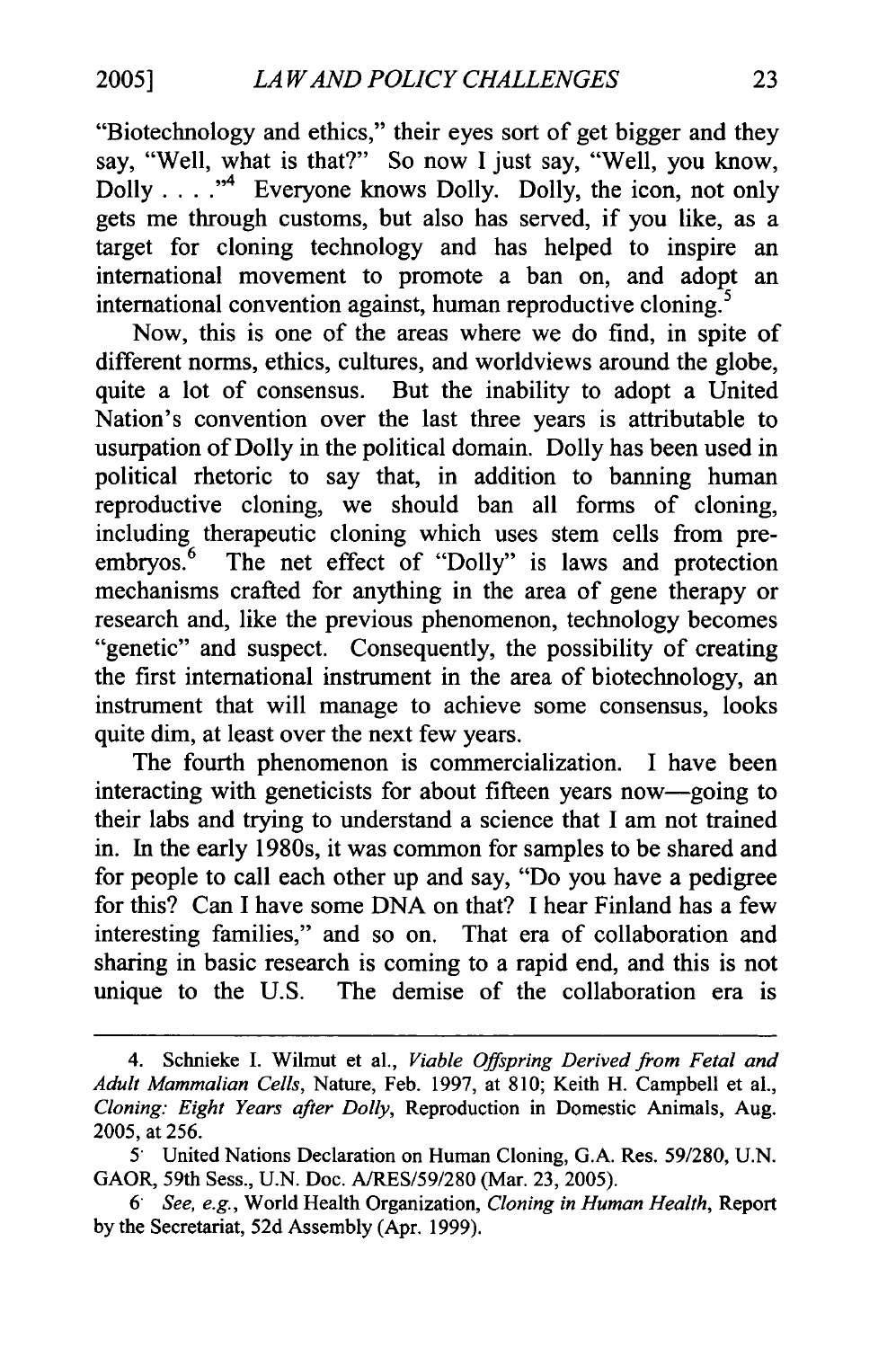attributable to the alliance between academia and industry that is promoted by the universities and by governments who say that the private sector should pull its own weight, and that the public sector alone cannot shoulder the full costs of basic research.

This shift has led to perceived and actual conflicts of interest, and we find "gag clauses" in the contracts that are drawn up for researchers working in labs dealing with health issues and looking for therapies for humans. These clauses say things like, "You cannot publish, you cannot talk at a meeting, you cannot submit an abstract, you cannot do anything in the public domain until you have the approval of a commercial sponsor."<sup>7</sup> This has caused many student researchers under the level of post-doc to opt-out of working in labs to ensure that they will still have the freedom to get their thesis through without being slowed down by this kind of process. This situation is not as dim and dismal as I make it out to be; it is the reality, if you like, of a new kind of funding. Nevertheless, this new reality demands more transparency and perhaps calls for rules that ensure freedom of basic research while promoting research support.

Patents and proprietary interests under commercialization have received tremendous world attention. Access to AIDS drug treatments, the imposition of patent norms on developing countries, and tensions between the holders of proprietary interests in the breast cancer gene test and universal health care systems are the subject of worldwide debate.<sup>8</sup> There are countries that have said that they do not think the gene in any form should be patentable, obviously showing a misunderstanding of the patent system, as well as the gene, in terms of what is actually. going on. And there are researchers who have patented their innovations, and who have actually done it purposely in order to put the knowledge into the public domain so it could be used, and have ensured very broad licensing arrangements to make sure patent interests do not

<sup>7.</sup> Genevieve Cardinal & Bartha Maria Knoppers, *Lorsqu'en Recherchg*  Génétique, Financement Privé ne Rime Plus Avec Santé, in Les Pratiques de Recherché Biomédicale Visitées par la Bioéthique (Chrisitan Hervé et al. eds., 2003).

Yann Joly, *Accès Aux Médicaments: Le Système International des* Brevets Empêchera-t-il les Pays du Tiers Monde de Bénéficier des Avantages de la Pharmacogénomique, Les Cahiers de Propriété Intellectuelle (2003).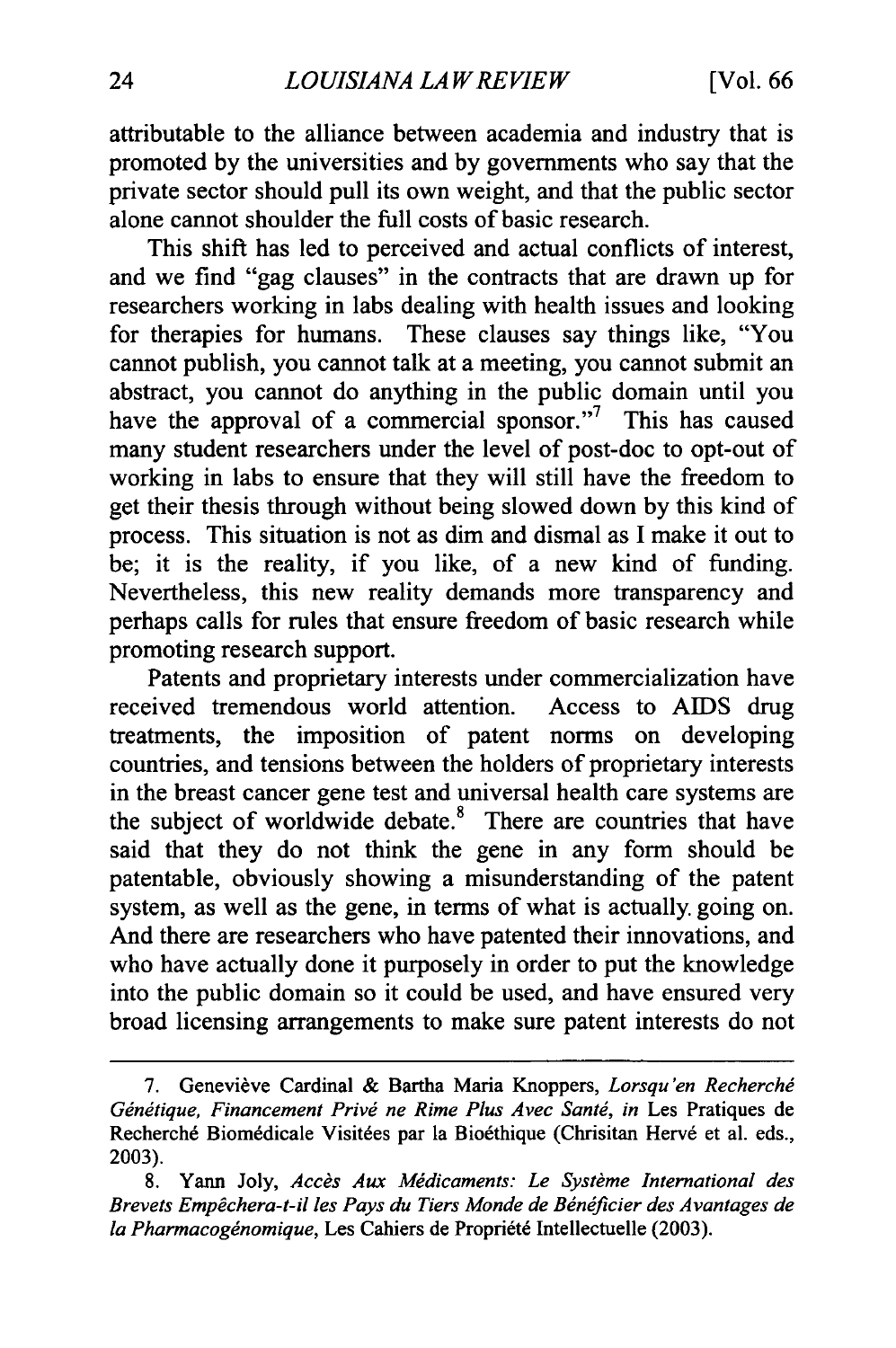adversely affect the health care system. In Europe, there is still opposition to the breast cancer gene test put out by Myriad for many reasons.<sup>9</sup> The current worry is that the debate we have had over patents through the last decade will be repeated in an even broader, potentially endless debate over the legitimacy of copyright in genomic databases.

To conclude then on these four phenomena and on the subject of commercialization, the one issue that has not been squarely faced in Europe, Japan, and Canada is the impact of the large number of patents issued, each with exclusive rights and licenses, on a universal health care system. Now, in a universal health care system such as Canada's, to give you an example, when the BRCA1 and BRCA2 genes were patented by Myriad, the exclusive license was given to one company in Canada. Of course, that allowed one company to set the price at a rate they desired. The resulting inequitable access by women with breast cancer across Canada was a first for the Canadian universal health care system.<sup>10</sup> Some supported offering the test to patients on a case-by-case basis, each to be approved by the Ministry of Health. Others said, "No, we have a test that we're going to use that is not as good but at least everyone will get access to it." And others said, "No, we're going to contest the patent."<sup>11</sup> Variations of this scenario are taking place in many other countries with universal health care systems.

Keeping these four phenomena in mind, let us move to how these perceptions, social representations if you like, of human genetics and advances therein will affect the three topics we will be looking at tomorrow and the next day. Such consideration was

<sup>9.</sup> Sabine Steimle, *Critics Question BRCA2 Patent Decision in Europe,*  Journal of the Cancer Institute, Sept. 21, 2005, at 18.

<sup>10.</sup> Laura Eggertson, *Ontario Defied U.S. Firm's Genetic Patent, Continues CancerScreening,*Canadian Medical Association Journal, Feb. 19, 2002, at 166.

<sup>11.</sup> T. Caulfield et al., *Genetic Technologies, Health Care Policy and the PatentBargain,* Clinical Genetics, Jan. 2003, at 15; Richard Gold et al., *Gene*  Patents and the Standard of Care, Canadian Medical Association Journal, Aug. 6, 2002, at 167; Jinisi Paradise, *European Opposition to Exclusive Controlover Predictive Breast Cancer Testing and the Inherent Implications for United States Patent Law and Public Policy: A Case Study of the Myriad Genetics' BRCA Patent Controversy,* 59 Food and Drug L.J. 133 (2004).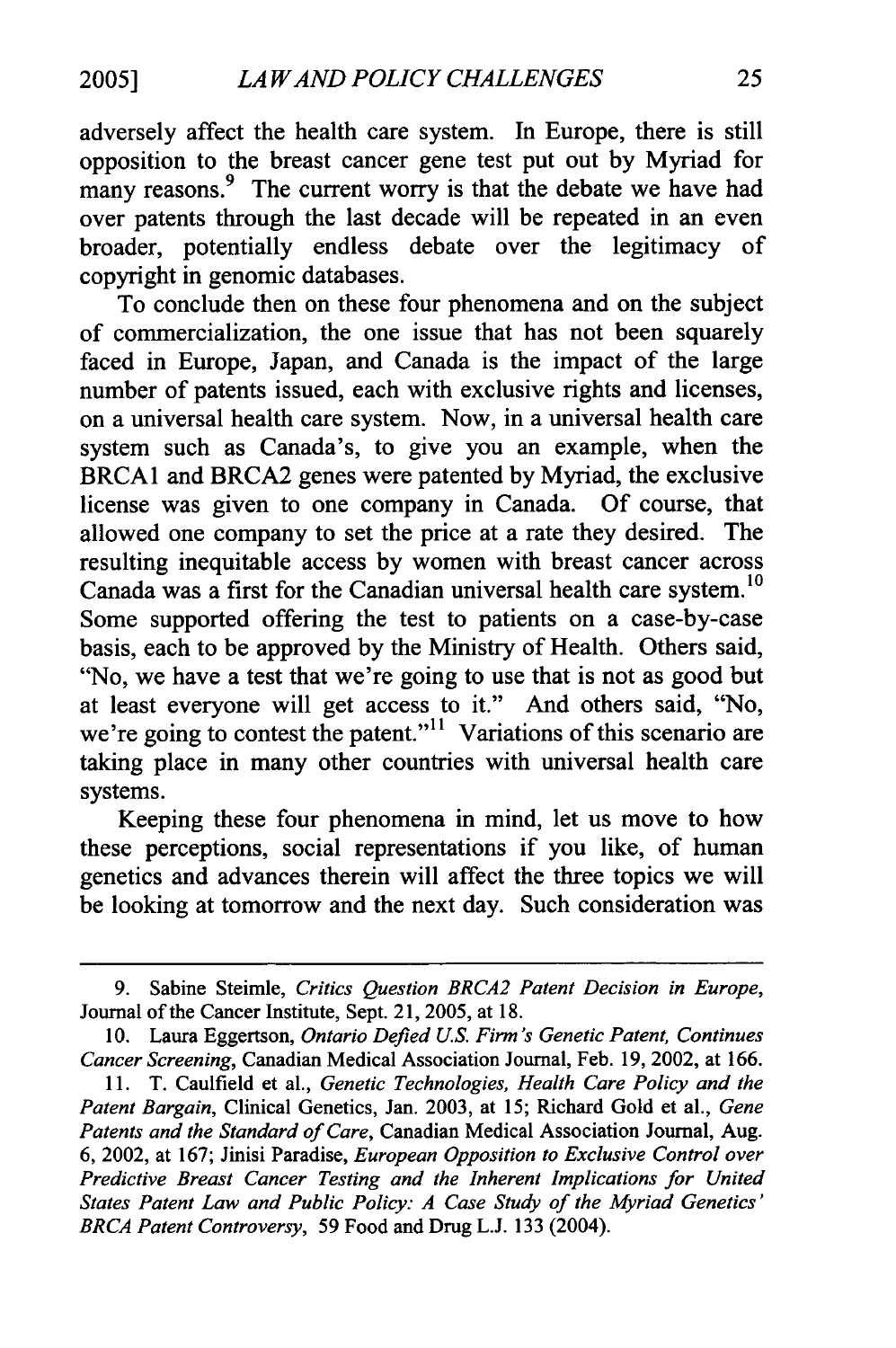directly integrated into the Human Genome Project ("HGP") when it put a percentage of its budget aside to contemplate ethical, legal, and social implications under worldviews.<sup>12</sup>

In other words, HGP planned that ethics would be part of the ances in genetic research. Therefore, before looking advances in genetic research. Therefore, before looking specifically at population health, pharmacogenomics, and the Haplotype Map, we have to ask ourselves whether these endeavors fully integrate and conceptually constitute a solid triangle depicting the advancement of science or, rather, a more surreal painting depicting Darwin, Dali, and science. In other words, we must ask ourselves whether these three very important endeavors will be able to contribute to the advancement of science in a tangible, meaningful manner.

Currently, population health has three sources of policies that will protect human subjects, protect or advance population health, or obstruct it. The first is that of personal data legislation. A lot of personal data legislation originated in the 1980s from fears of state surveillance, the creation and use of information banks for commercial marketing, and access to personal financial data **by**  credit card companies and other entities. So there are very strong personal privacy concerns surrounding the elaboration of these particular laws.

Consider that, at the same time these concerns arose, we also had the emergence of forensic banks, including forensic databanks on violent criminals and recidivists.<sup>13</sup> Here, there are socially carved exceptions to personal data legislation to promote public security and public safety interests. But these new personal data laws lost a traditional exception, which has existed since the 1950s, for public health concerns. No longer was there an opportunity for the state to intervene on behalf of the population and legitimately

<sup>12.</sup> The Human Genome Organisation, <http://www.hugo-intemational> .org/committee ethics.htm.

**<sup>13.</sup>** The Federal Bureau of Investigation in the United States operates the Combined DNA Index System, which is available at http:// [www.fbi.gov/hq/lab/codis/indexl.htm;](www.fbi.gov/hq/lab/codis/indexl.htm) The Royal Canadian Mounted Police operates the National DNA Databank, which is available at http:// <www.rcmp.ca/security/index> e.htm. *See also* Donald Crosby, Protection of Genetic Information: An International Comparison (2000).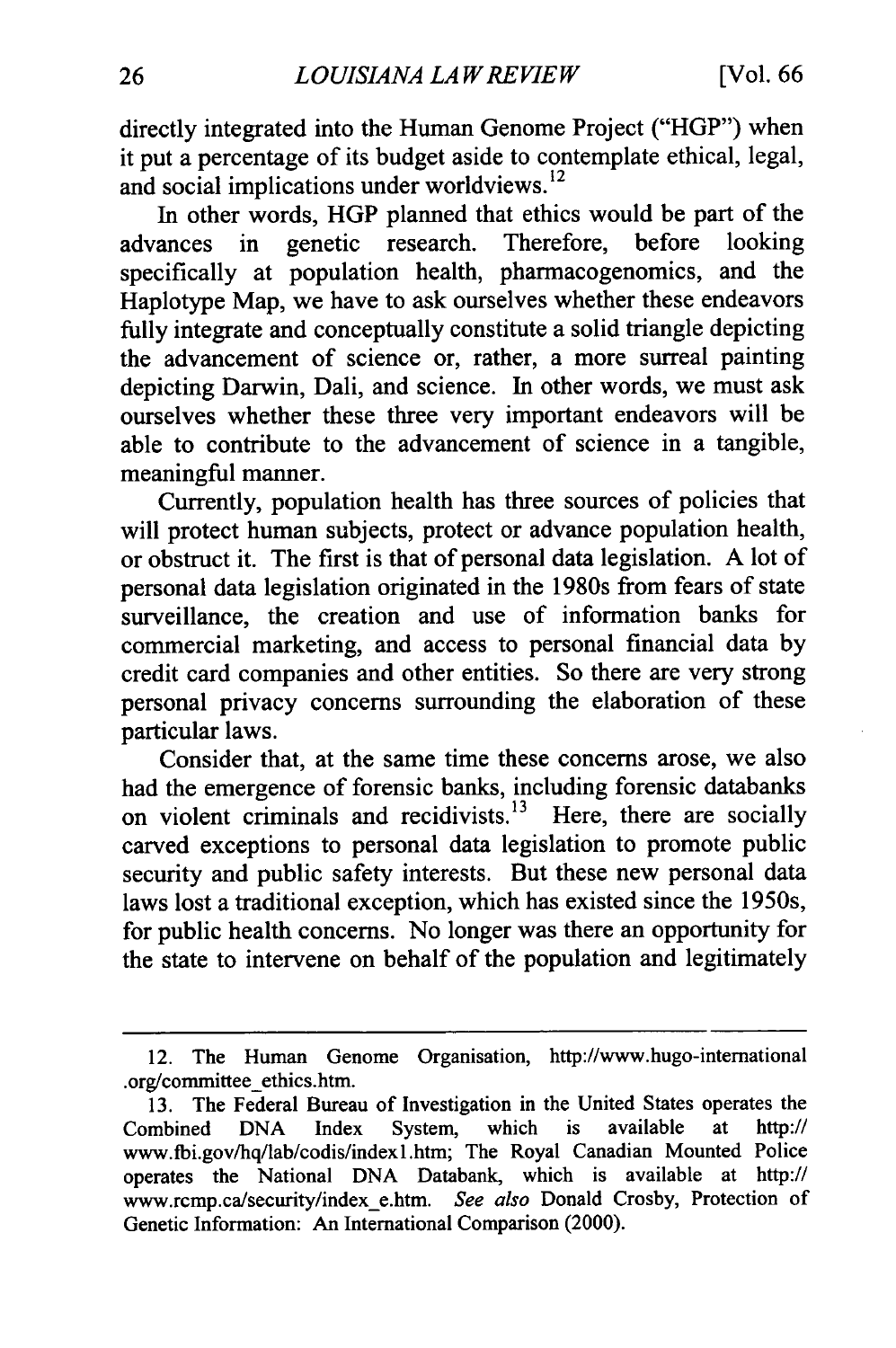access personal data. These provisions were reduced, except in the forensic or national security areas.

At the same time, the protection of medical records *per se*  increased with the popularity of the notion that the confidentiality of such data is important and that genetic data should also be [protected.14](https://protected.14) But should genetic information be protected under personal data legislation, under medical data legislation, or should it have its own sphere of protection carved to fit this kind of data? Well, I have argued that the best approach would be to increase protection of medical data and integrate genetic data therein so as to avoid the deterministic approach and avoid the kind of discrimination that comes when you think genetic data somehow is different-----that it is not part of the normal human condition.

Medical data, and the protection thereof, has also been influenced by the codes of ethics that have emerged since the Nuremberg Code of 1947. These codes, specifically aimed at protecting research subjects, have grown and multiplied over the years. I could easily do a good Ph.D. study comparing these codes and their sometime contradictory statements which, perhaps, is good because of cultural differences. But one common thread runs through all of the ethical codes involving medical and biomedical research, and that is the protection of the individual, the autonomy of the individual.<sup>15</sup>

So, pulling together personal data legislation, medical protection, and the principle of autonomy, one must ask herself, "How can we still do population health research? How can we build a philosophy, if you like, of populations?" Maybe genetics will get us there because genetics transcends the individual. It is necessarily familial; we are going to have to rework those codes with an eye towards families. Genetics is also communities and, in

<sup>14.</sup> *See generally* Genetic Secrets: Protecting Privacy and Confidentiality in the Genetic Era (Mark A. Rothstein ed., 1997); Genetic Ethics: Do the Ends Justify the Genes? (John F. Kilner et al. eds., 1997).

<sup>15.</sup> *See, e.g.,* World Health Organization, Genetic Databases: Assessing the Benefits and the Impact on Human & Patient Rights (2003); World Medical Association, Declaration of Helsinki (2002), *available at* <http://www> [.wma.net/e/policy/b3.](https://wma.net/e/policy/b3)htm; U.N. Education, Scientific, & Cultural Organization [UNESCO], International Declaration on Human Genetic Data, Art. l(a) (Oct. 16, 2003).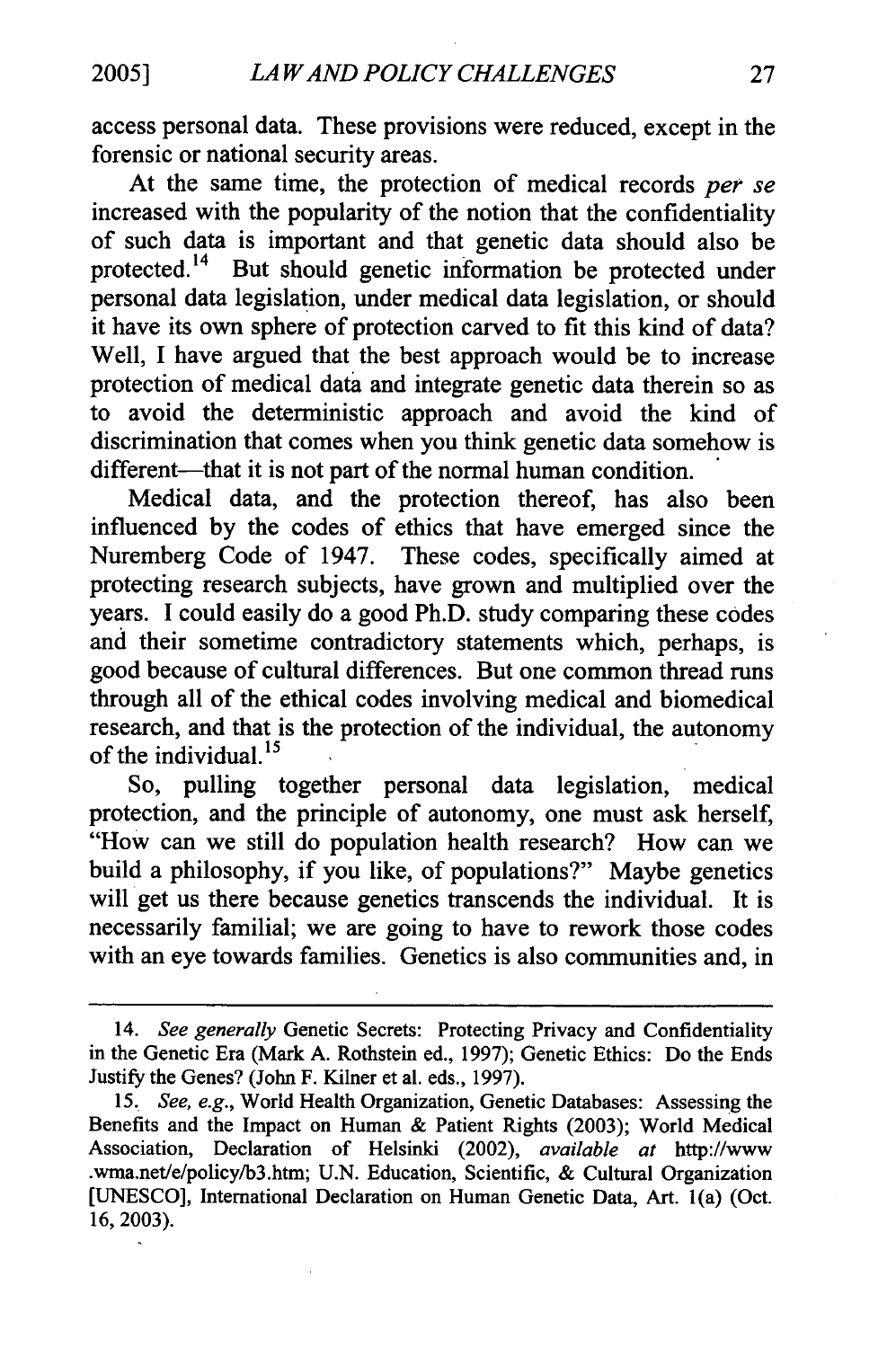some regions, it is ethnic groups. We have known this for quite a while, but we have not really done much applied medicine with that knowledge, except through specialized screening programs. And now, as we will see starting tomorrow, genetics is encompassing whole regions and countries through establishment of biobanks; populations are learning to think of their genes and their records as resources for research.

Potential collective benefits rather than immediate, individual benefits are driving this trend. It is not as if participants were in a clinical drug trial for cancer, obesity, or hypertension. How do we change the mindset of people to participate in these necessarily longitudinal studies? The problem is that, even if we get citizens to participate, and even if things go well, the language used to identify the samples--to take but two examples: coded, anonymized, de-identified schemes under the Health Insurance Portability and Accountability Act ("HIPAA"),<sup>16</sup> and doublecoded, reversibly anonymized schemes in the United Kingdom  $biobank<sup>17</sup>$ -will make it impossible to collaborate and share these samples on an international level. The taxonomy or the nomenclature, whatever you want to call it, is the vocabulary that could thwart necessary international collaboration and sharing.<sup>18</sup>

What about pharmacogenomics? The alchemist during the Middle Ages had two goals, one was to find immortality and the other was to turn gross metals into gold. Well, some have likened this new era of pharmacogenomics and individual life medicine, molecular medicine, and so on to a new era of alchemy. But in 2003, the *American Journal of Pharmacogenomics,*in an article entitled *Pharmacogenomics and Individualized Drug Therapy:*  High Expectations and Disappointing Achievements concluded, "For the next five years or longer, we do not expect that tests based on these approaches will become available to the practicing

<sup>16.</sup> Health Insurance Portability and Accountability Act of 1996, Pub. L. No. 104-91, 110 Stat. 1936.

<sup>17.</sup> The Wellcome Trust, Medical Research Council and Department of Health, U.K. Biobank Ethics and Governance Framework, [http://www.](http://www) ukbiobank.ac.uk/docs/egf-comment-version.doc.

<sup>18.</sup> Bartha Maria Knoppers & Madelaine Saginur, *The Babel of Genetic Data Terminology,* Nature Biotechnology, Aug. 1, 2005, at 925.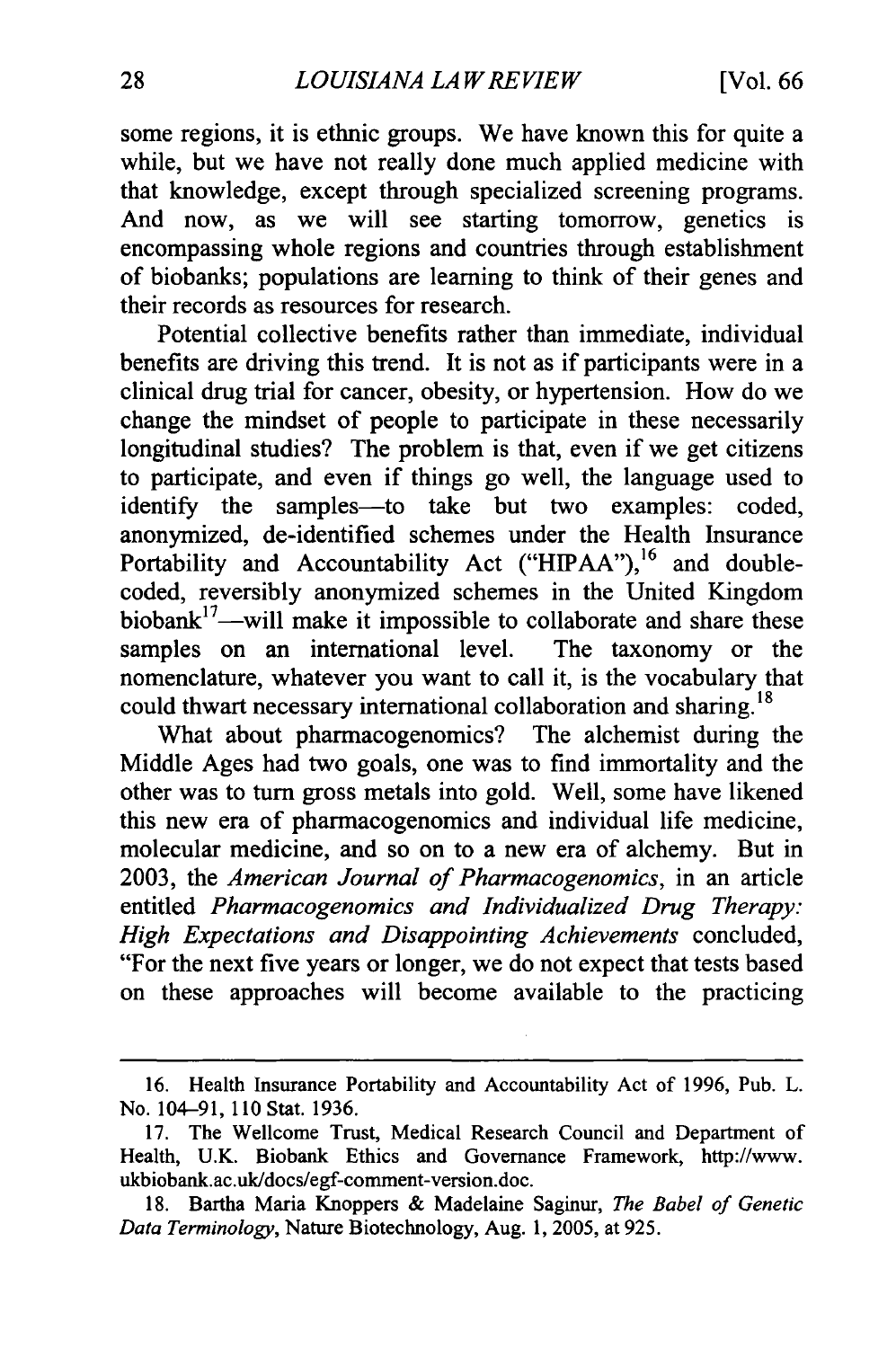clinician."<sup>19</sup> Now, I do not want to be a prophet of doom. I think what they mean is that pharmacogenomics is going to stay largely in the research sphere for the foreseeable future. In fact, some would argue that there are certain dangers in disease stratification and patient stratification. I do have some positive, immediate hopes, however, for pharmacogenomics. At a minimum, it will probably be used in terms of genotyping to exclude people from Phase 1 trials, people who would be at risk for adverse effects such as death from toxicity and so on. So pharmacogenomic probably will make a meaningful debut in clinical trials rather than clinical care, and in terms of ensuring safety and exclusion rather than inclusion and treatment.

Now, a few words to place the Haplotype Map into the context of the four phenomena. Here we are, rather than doing candidate genes and dealing with families with rare, inherited conditions, we are looking at assembling a resource, a research tool, that will allow us to build ancestral blocks and a better understanding of genetic variation and the role that genetic variation plays in the expression of genetic diseases. So it is not really a genetic map, it is a genomics map. You will hear much during this conference about the implications of shifting from traditional population health to haplotype mapping. For example, the haplotype mapping people have their hands full because people say, "It's okay, you're not identifying people; you are using anonymized samples." But these samples are taken from populations, such as the Yorubans in Nigeria, the Han Chinese in China, the Japanese, and the Mormon population of Utah. So people will be profiled, albeit collectively. The more we know, the more we will associate risks and diseases with the Chinese, the Yorubans, and so forth. And so we will attribute, if you like, genetic characteristics based on such origins; we will be labelling.

What if we find out that people who thought they were from one ethnic origin, people who have built countries and established land ownership and cultural history tied to ancestral beliefs, who have relied on their beliefs about their identity when in fact these

<sup>19.</sup> D.W. Nebert et al., *Pharmacogenomics and "Individualized Drug Therapy": High Expectations and Disappointing Achievements,* 3 Am. J. Pharmacogenomics 361, 370 (2003).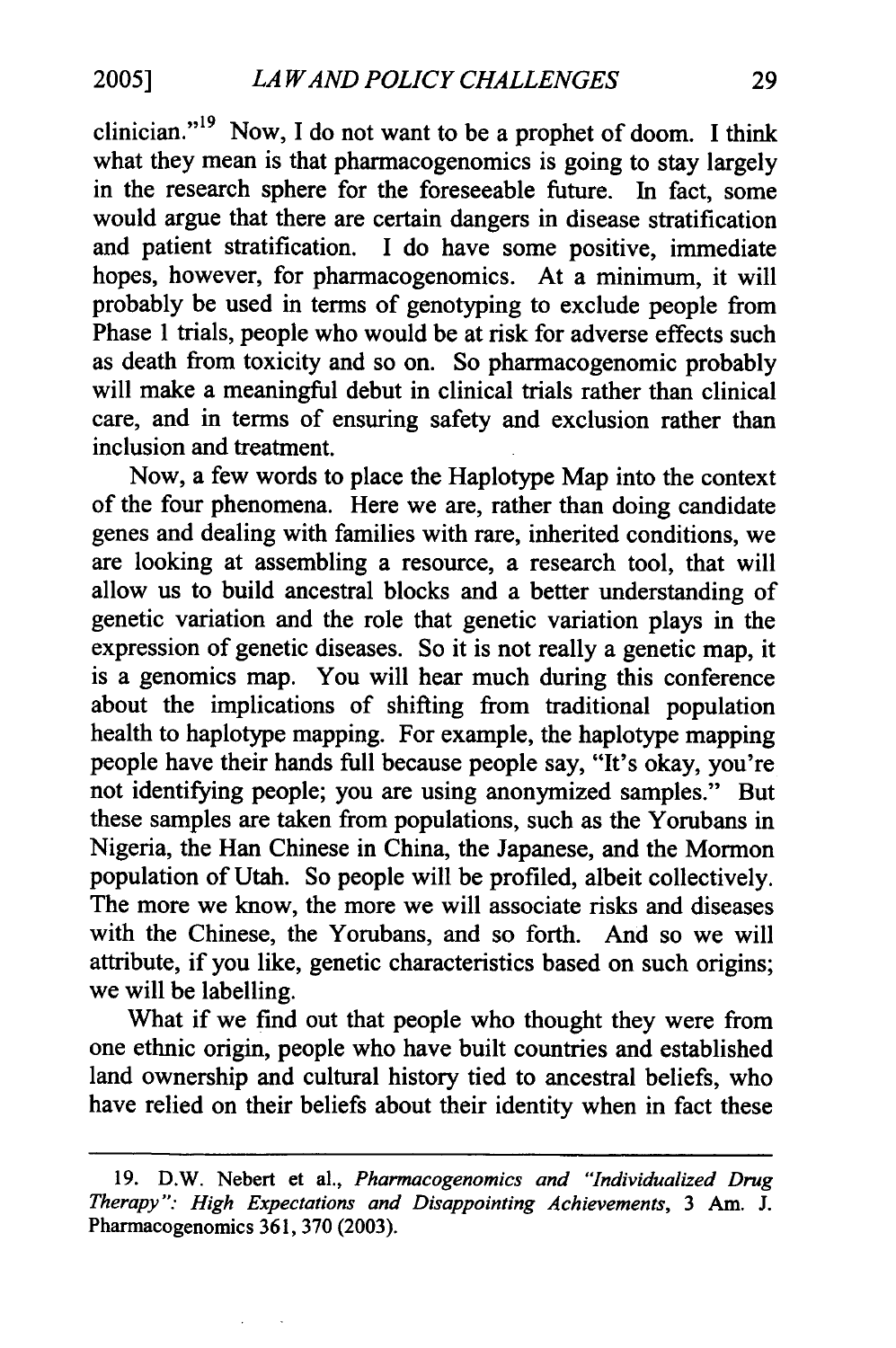beliefs have no biological basis and, in fact, the biology runs against their beliefs? The social-political constructs that we have built up over time in history might prove to be unfounded, biologically speaking. So these are some of the challenges facing this very important effort, and one that I think, in the long run, will serve not only as a research tool, but also as a resource for the validation of other genetic tests.

In conclusion, we are talking about new policies, legislation, regulations, guidelines, or a combination thereof in response to the genomics revolution. We must consider our options and chart an approach. I talked about genetics-specific legislation, and the dangers of adopting genetics-specific laws that usually prove to be inadequate. When Dolly was born, several countries enacted legislation to ban cloning but the science was so specifically described in the definition sections that the technique used in Dolly was not covered.<sup>20</sup> So there are specific laws, there are selfregulatory codes and codes of conduct, and guidelines.<sup>21</sup> There is also the free-market approach.<sup>22</sup> Finally, there is the approach that I favor, which is that of human rights.

I would argue that privacy, liberty, security, integrity, and, perhaps, new human rights will emerge. How we interpret human rights can incorporate understandings of the new biology, of the new genomics. We should adapt human rights to frame these technologies. If we increase the protection of medical records, if we are more transparent about commercial partnerships, if we increase their accountability, if we have more oversight by accredited, knowledgeable IRBs (independent review boards), incidentally, a real challenge in the population domain, if we move away from "What's in it for me"---the notion of personal benefit above all—and towards more of a citizen approach, if we stop equating tissues with humans and genes with persons, then I think we might have some possibility in the next decade of having a

<sup>20.</sup> George J. Annas et al., *Protecting the Endangered Human: Toward an* International Treaty Prohibiting Cloning and Inheritable Alterations, 28 Am. J.L. & Med. 151 (2002).

<sup>21.</sup> Bartha Maria Knoppers, *Reflection: The Challenge of Biotechnology andPublicPolicy,*45 McGill L.J. 559 (2000).

<sup>22.</sup> Id.